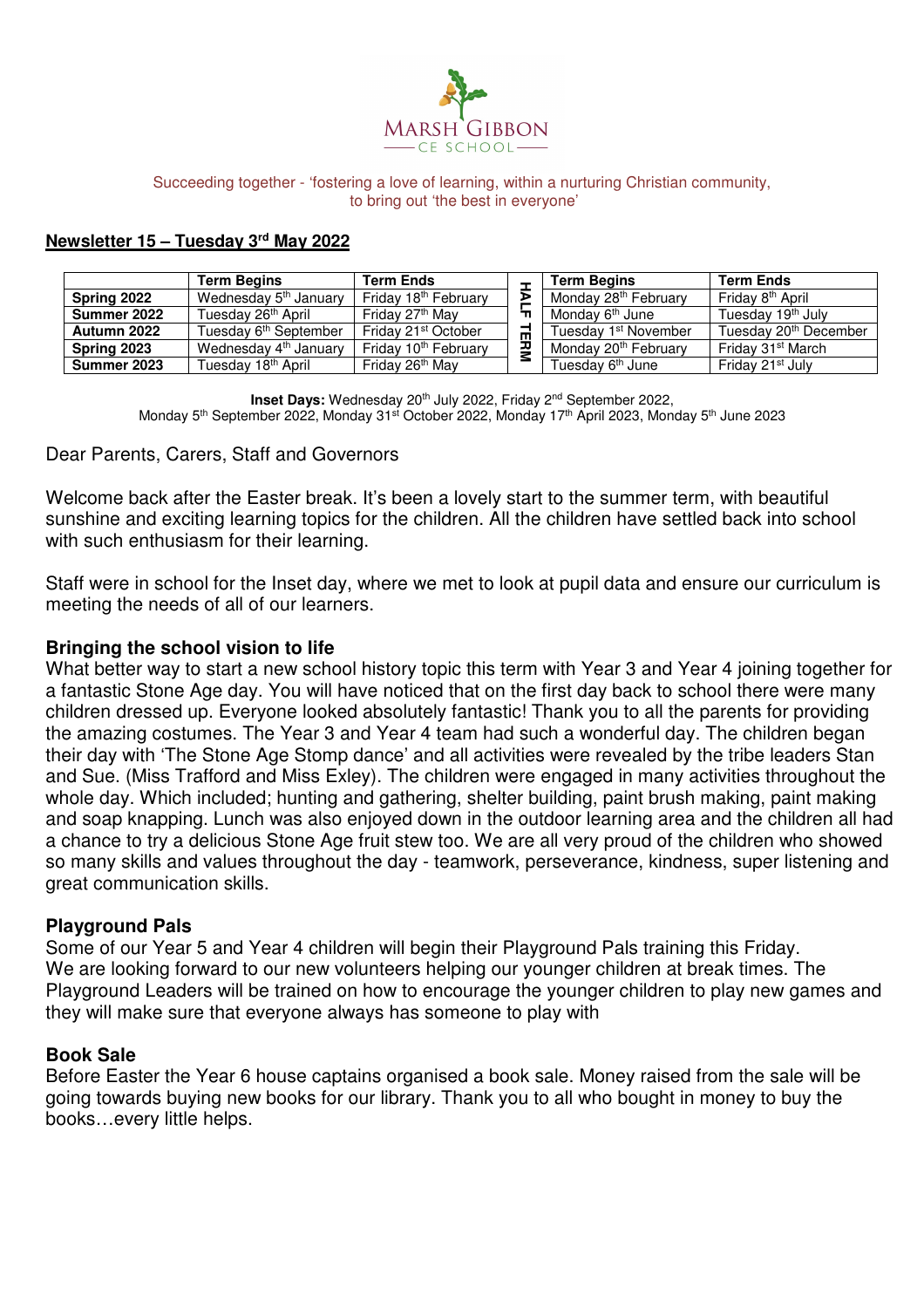# **Y6 SATs Week**

Our Year 6 children will be sitting their Year 6 assessments each morning next week. Monday 9<sup>th</sup> May  $-$  Thursday 12<sup>th</sup> May. The pupils have worked very hard this year and this week is an opportunity for them to show what they have learnt. As a reward for all their efforts we would like to invite all Year 6 children into school for a **free and delicious breakfast at 8am** in the hall before sitting their tests. Children should enter the school hall via the wooden gate by the library.

The breakfast will take place on Monday, Tuesday, Wednesday and Thursday mornings. We feel this will help get their 'brains into gear' and give them a chance to settle in with some social time with their peers before heading up to the classrooms to prepare for the assessments.

The children will be able to come and enjoy a breakfast with their friends and then go into class on time with a positive frame of mind.

# **Parking and Drop Off**

When collecting children from after school club, please do not use the school car park. We ask that in the interest of everyone's safety the yellow zig-zag lines, outside the school, are kept free of any parking or quick drop offs. These are busy times of the day with both cars and people moving around and we want to keep everyone as safe as possible. Thank you.

# **Remote Learning**

I am sure you are aware that the Covid-19 guidance for schools was withdrawn by the Government on 1st April as we have moved to a "living with" the virus stage. As such Covid-19 infections will be treated similarly to other common illnesses where time absent from school is required due to contagion (such as sickness bugs, chicken pox, etc.). Therefore, the requirement for schools to set home learning for Covid-19 absences has been removed.

The isolation period for children with Covid-19 is now only 3 days, so children are absent for a much smaller length of time than they would have been previously.

If children are absent from school with any illness, they should recuperate at home.

### **Covid Cases and Attendance**

Covid cases are very low and we hope to get back to pre-pandemic rates of attendance. If your child is too poorly to attend school, then we appreciate your consideration of not sending them in but we also recognise the role punctuality and good attendance play in our children's happiness and achievements.

If you suspect that your child has or is diagnosed with any of the following illnesses, we ask that you inform the school immediately; Covid19, chicken pox - or variant, shingles, vomiting and diarrhoea.

### **Updated National Guidance**

- Children and young people who are unwell and have a high temperature should stay at home and avoid contact with other people. They can go back to school, college or childcare when they no longer have a high temperature, and they are well enough to attend.
- Adults with a positive COVID-19 test result should try to stay at home and avoid contact with other people for 5 days, which is when they are most infectious. For children and young people aged 18 and under, the advice will be 3 days.

### **Year 4 Swimming sessions begin this week**

On Wednesday 4th May, our Year 4 children will begin their swimming course. Please don't forget to bring your swimming kit to school; towel, swim wear, hat (children are unable to swim without a hat, and goggles (if you have signed and returned the permission slip.)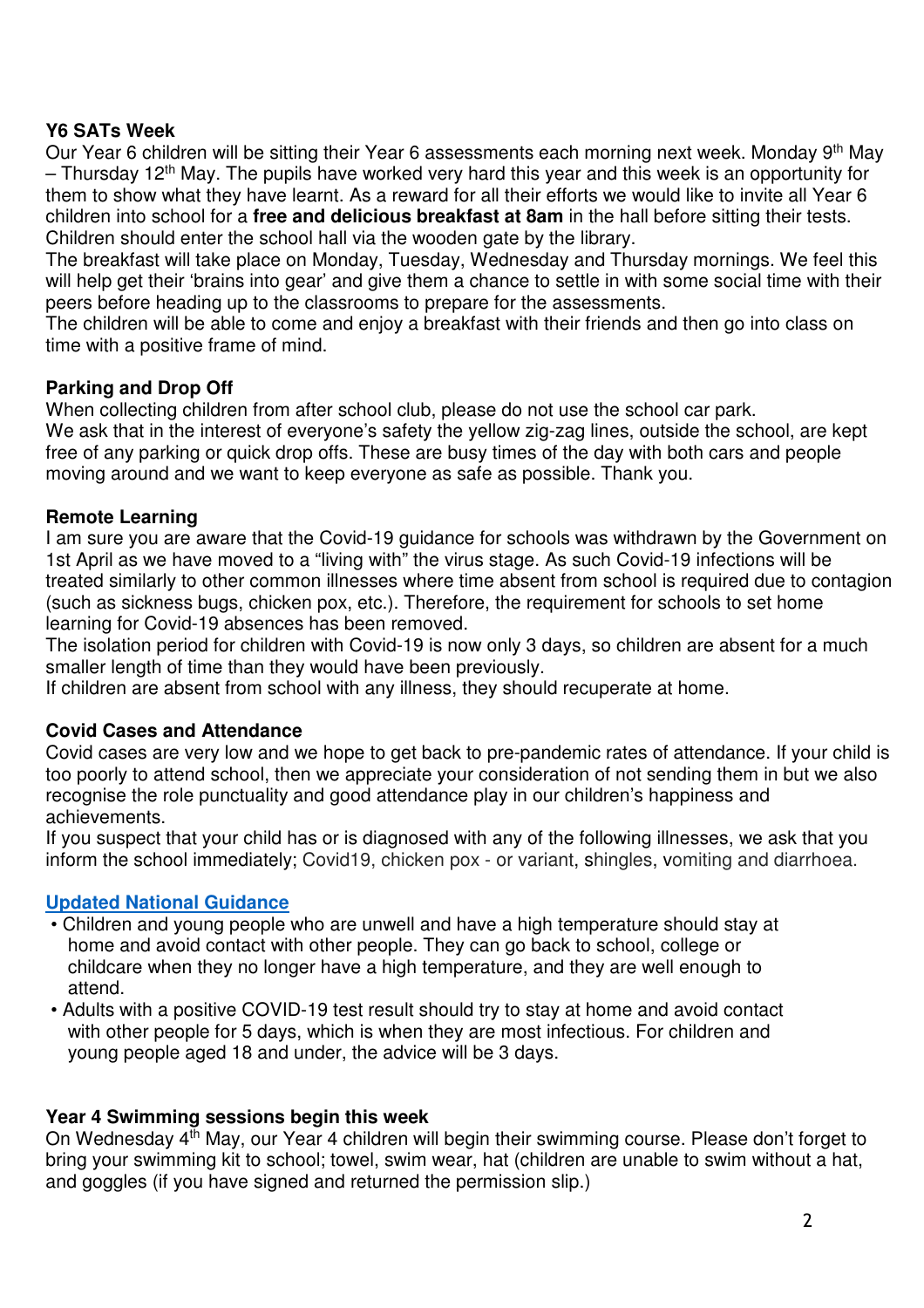# **Preparing for Warmer and Sunnier Weather**

As the weather gets warmer and hopefully sunnier over this term, please can you ensure your child comes to school every day with a bottle filled with fresh **water**. If needed, please apply sunscreen before school in the morning. The girls' summer uniform now includes red check playsuits. For Health and Safety reasons children should not bring sunglasses to school, instead a sunhat/cap can be worn when outside. Thank you for your support with this.

## **A Message from the PTA**

Marsh Gibbon CE School has an active Parent Teacher Association with half-termly meetings, regular fund raising activities and children's events organised to enhance the pupils' school experience. Every parent of a child at our school is a member of the PTA. At the end of this academic year Mrs Lisa James will be stepping down as the PTA Chairperson and Ms Liza Thompson will be stepping down as the Vice Chairperson. If you are able to offer your services and would like to know more about these roles, please do contact the school office.

# **Battery Collection**

Thank you so much for collecting spent batteries, we have a huge collection that grows by the day. Please continue to collect them. I have spare boxes if you need them or simply sending them into school in a small bag is also acceptable. The closing date is the 10th June, many thanks, Mrs Williams.

# **The Queen's Platinum Jubilee**

On Friday 27<sup>th</sup> May the children will be celebrating the Queen's Platinum Jubilee with a street party style afternoon picnic tea. The children have already started designing their own Platinum Jubilee bunting and Mrs Underwood is organising a wonderful year group art project.

### **Congratulations**

Well done to our latest Celebration Certificate recipients:

|                  | <b>EYFS - Butterflies Millie, Scott, Cory, Evie</b> |                 | <b>Year 3 - Rabbits</b>   Chloe, Clementine, Henry, |
|------------------|-----------------------------------------------------|-----------------|-----------------------------------------------------|
|                  |                                                     |                 | Kvan                                                |
| Year 1 - Owls    | Fabien, Clara, Koryn, Nova                          |                 | Year 4 - Hedgehod Olivia, Lucy, Willow, Albie       |
| Year 2 - Dragons | Lucy, Imogen, Ella-Rose,                            | Year 5 - Foxes  | All the class, Indie, Poppy R,                      |
|                  | Chloe                                               |                 | Xavier, Isabella, Teagan                            |
|                  |                                                     | Year 6 - Eagles | Nat, Jacob, Max, Ollie                              |

# **Marsh Gibbon School Sporting events**

On Tuesday 26th April, a group of Year 5 and Year 6 children took part in a hockey tournament at Buckingham Primary School. They played amazingly well as a team and we are all incredibly proud of their sportsmanship and team effort.

# **Times Tables Rock stars**

Many congratulations to Beech house who were the winners of last term's house tournament. All children in Beech house will be rewarded with a mufti day on Tuesday  $10<sup>th</sup>$  May. The final scores for the houses were as follows**; Beech 3755,** Willow 3277, Ash 1925, Maple 1516